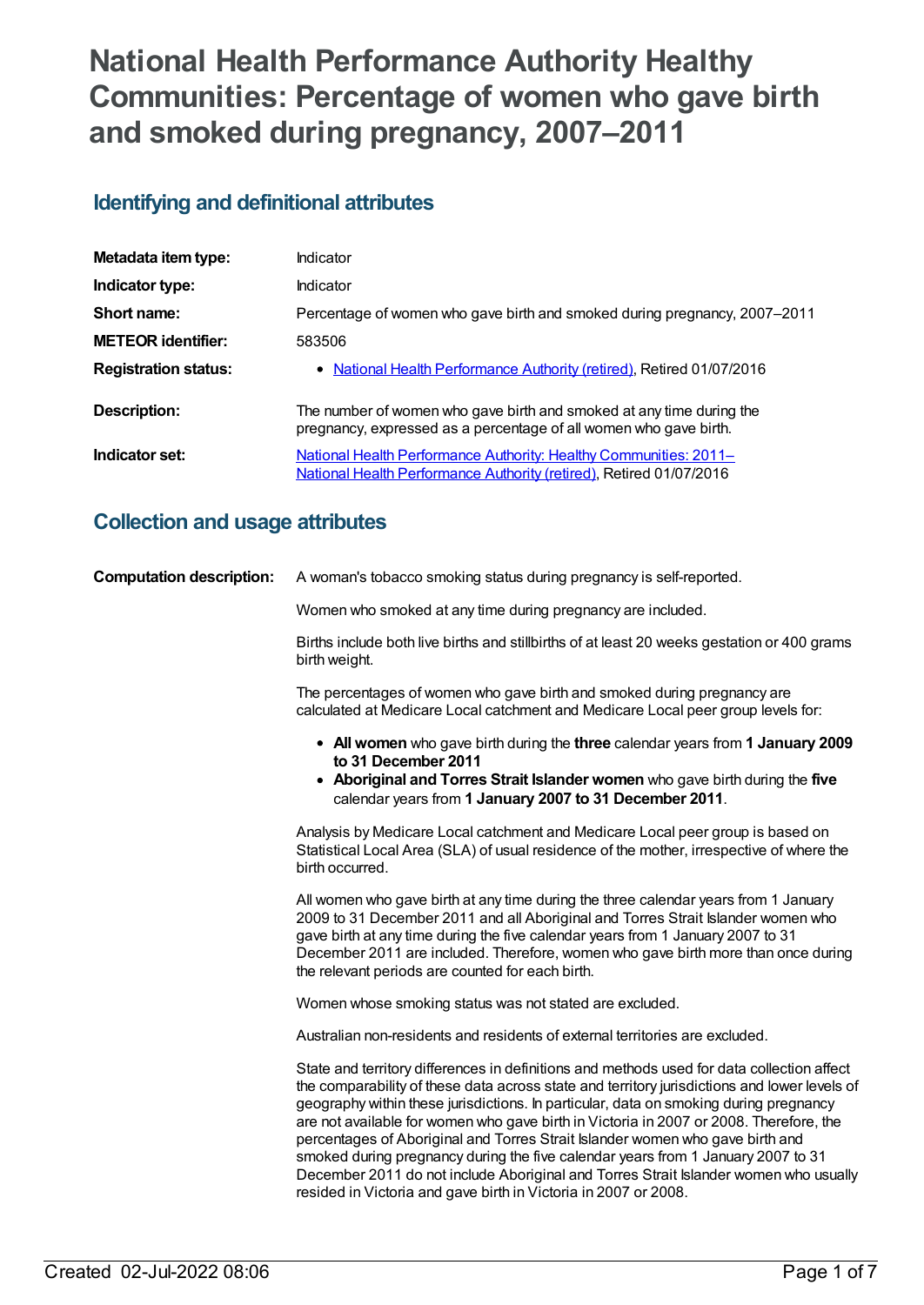#### **Reliability of percentages**

National Perinatal Data collection (NPDC) data are based on administrative data and therefore are not subject to sampling error. However, when the counts on which percentages have been calculated are small, the percentages may be subject to natural random variation. To quantify the random variation associated with NPDC data, variability bands were calculated using the standard method for calculating 95% confidence intervals for percentages:

$$
CI(P)_{95\%} = P \pm 100 \times 1.96 \times \sqrt{\frac{P}{\frac{100}{n} (1 - \frac{P}{100})}}
$$

where  $P =$  the percentage of women who gave birth and smoked during pregnancy; and

 $n =$  the number of women who gave birth.

#### **Suppression of estimates**

|                                 | The variability bands were used to calculate the Relative Standard Error (RSE) for each<br>estimate and this information was used as one of the criteria for suppression of<br>estimates.                                                                                                                                                                                                                                                                                                                                                                                       |
|---------------------------------|---------------------------------------------------------------------------------------------------------------------------------------------------------------------------------------------------------------------------------------------------------------------------------------------------------------------------------------------------------------------------------------------------------------------------------------------------------------------------------------------------------------------------------------------------------------------------------|
|                                 | Results were suppressed for confidentiality where the numerator was less than 5 and for<br>reliability where the denominator was less than 100. Additional suppression rules based<br>on the limits for RSE were developed and applied to ensure robust reporting of these<br>data at small areas. For a dichotomous proportion, RSE has been defined as the ratio<br>of the standard error and the minimum of the estimate and its complement (100% -<br>estimate). Data were suppressed where the RSE was 33% or greater or the variability<br>band width was 33% or greater. |
| <b>Numerator:</b>               | For 2009-2011, the number of women who gave birth and reported smoking during<br>pregnancy.                                                                                                                                                                                                                                                                                                                                                                                                                                                                                     |
|                                 | For 2007-2011, the number of Aboriginal and Torres Strait Islander women who gave<br>birth and reported smoking during pregnancy.                                                                                                                                                                                                                                                                                                                                                                                                                                               |
| <b>Numerator data elements:</b> | <b>Data Element / Data Set-</b>                                                                                                                                                                                                                                                                                                                                                                                                                                                                                                                                                 |
|                                 | Data Element / Data Set-                                                                                                                                                                                                                                                                                                                                                                                                                                                                                                                                                        |
|                                 | Data Element                                                                                                                                                                                                                                                                                                                                                                                                                                                                                                                                                                    |
|                                 | Mother's smoking status during pregnancy.                                                                                                                                                                                                                                                                                                                                                                                                                                                                                                                                       |
|                                 | <b>Data Source</b>                                                                                                                                                                                                                                                                                                                                                                                                                                                                                                                                                              |
|                                 | <b>AIHW National Perinatal Data Collection (NPDC)</b>                                                                                                                                                                                                                                                                                                                                                                                                                                                                                                                           |
|                                 | Guide for use                                                                                                                                                                                                                                                                                                                                                                                                                                                                                                                                                                   |
|                                 | Data source type: Administrative by-product data.                                                                                                                                                                                                                                                                                                                                                                                                                                                                                                                               |
|                                 | A woman's tobacco smoking status during pregnancy is self-reported.                                                                                                                                                                                                                                                                                                                                                                                                                                                                                                             |
|                                 | Include women who smoked at any time during pregnancy.                                                                                                                                                                                                                                                                                                                                                                                                                                                                                                                          |
|                                 | Jurisdictional differences in definitions and methods used for data collection affect<br>the comparability of these data across jurisdictions and lower levels of geography<br>within jurisdictions.                                                                                                                                                                                                                                                                                                                                                                            |
| Denominator:                    | For 2009-2011, the number of women who gave birth and whose smoking status during<br>pregnancy was known.                                                                                                                                                                                                                                                                                                                                                                                                                                                                       |
|                                 | For 2007-2011, the number of Aboriginal and Torres Strait Islander women who gave<br>birth and whose smoking status during pregnancy was known.                                                                                                                                                                                                                                                                                                                                                                                                                                 |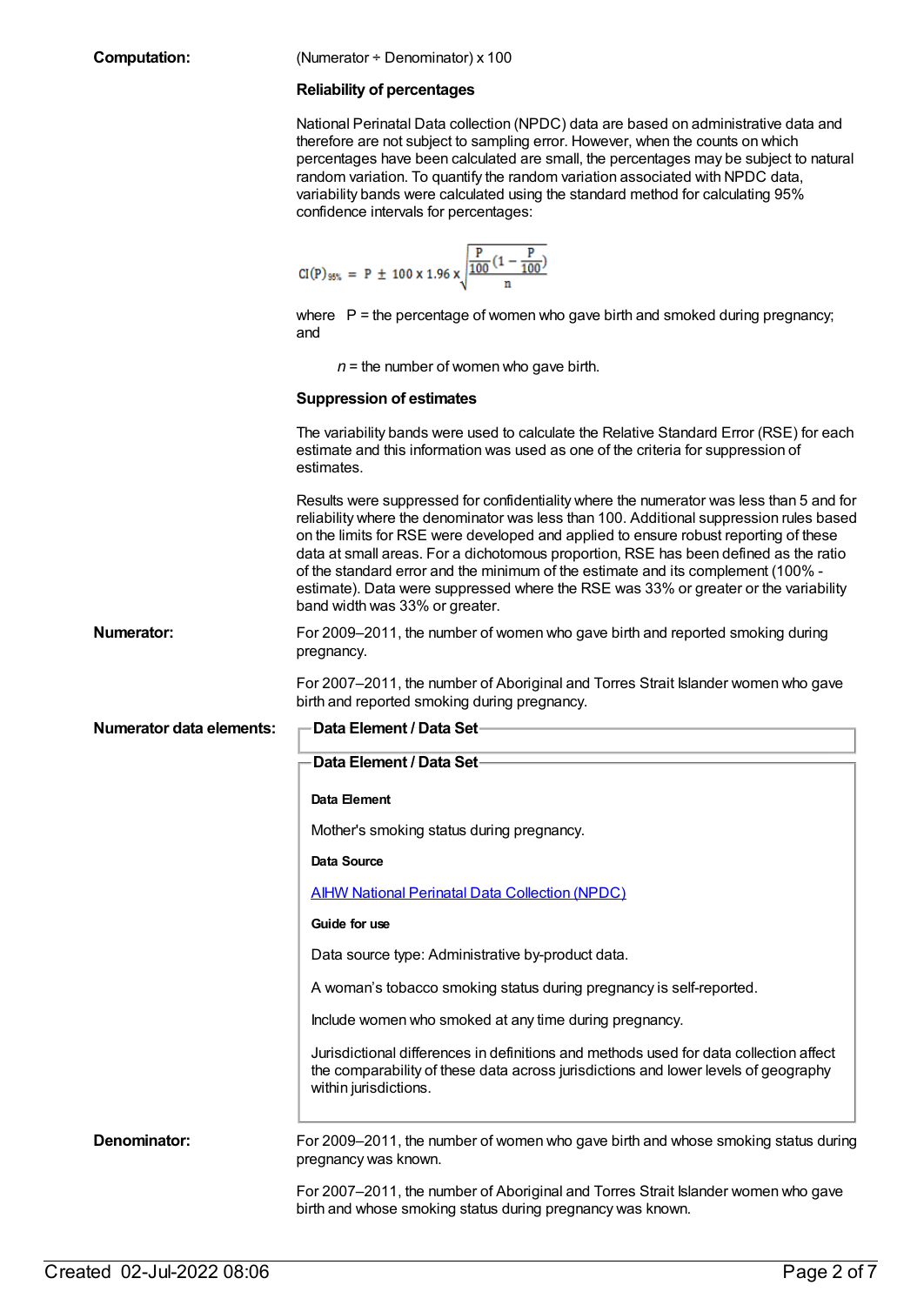| Denominator data<br>elements:           | Data Element / Data Set-                                                                                                                                                                                                                                                                                                                                                                                                                                                                                                                                                                                                                                                                                                                                                                                                                                                                                                                                                                                                                                                                                                                                      |
|-----------------------------------------|---------------------------------------------------------------------------------------------------------------------------------------------------------------------------------------------------------------------------------------------------------------------------------------------------------------------------------------------------------------------------------------------------------------------------------------------------------------------------------------------------------------------------------------------------------------------------------------------------------------------------------------------------------------------------------------------------------------------------------------------------------------------------------------------------------------------------------------------------------------------------------------------------------------------------------------------------------------------------------------------------------------------------------------------------------------------------------------------------------------------------------------------------------------|
|                                         | Data Element                                                                                                                                                                                                                                                                                                                                                                                                                                                                                                                                                                                                                                                                                                                                                                                                                                                                                                                                                                                                                                                                                                                                                  |
|                                         | Mother's smoking status during pregnancy.                                                                                                                                                                                                                                                                                                                                                                                                                                                                                                                                                                                                                                                                                                                                                                                                                                                                                                                                                                                                                                                                                                                     |
|                                         | Data Source                                                                                                                                                                                                                                                                                                                                                                                                                                                                                                                                                                                                                                                                                                                                                                                                                                                                                                                                                                                                                                                                                                                                                   |
|                                         | <b>AIHW National Perinatal Data Collection (NPDC)</b>                                                                                                                                                                                                                                                                                                                                                                                                                                                                                                                                                                                                                                                                                                                                                                                                                                                                                                                                                                                                                                                                                                         |
|                                         | Guide for use                                                                                                                                                                                                                                                                                                                                                                                                                                                                                                                                                                                                                                                                                                                                                                                                                                                                                                                                                                                                                                                                                                                                                 |
|                                         | Data source type: Administrative by-product data.                                                                                                                                                                                                                                                                                                                                                                                                                                                                                                                                                                                                                                                                                                                                                                                                                                                                                                                                                                                                                                                                                                             |
|                                         | A woman's tobacco smoking status during pregnancy is self-reported.                                                                                                                                                                                                                                                                                                                                                                                                                                                                                                                                                                                                                                                                                                                                                                                                                                                                                                                                                                                                                                                                                           |
|                                         | Exclude women whose smoking status during pregnancy was not stated.                                                                                                                                                                                                                                                                                                                                                                                                                                                                                                                                                                                                                                                                                                                                                                                                                                                                                                                                                                                                                                                                                           |
|                                         | Jurisdictional differences in definitions and methods used for data collection affect<br>the comparability of these data across jurisdictions and lower levels of geography<br>within jurisdictions.                                                                                                                                                                                                                                                                                                                                                                                                                                                                                                                                                                                                                                                                                                                                                                                                                                                                                                                                                          |
| Disaggregation:                         | The percentages of women who gave birth and smoked during pregnancy are<br>calculated at Medicare Local catchment and Medicare Local peer group levels for:                                                                                                                                                                                                                                                                                                                                                                                                                                                                                                                                                                                                                                                                                                                                                                                                                                                                                                                                                                                                   |
|                                         | • All women who gave birth during the three calendar years from 1 January 2009 to<br>31 December 2011                                                                                                                                                                                                                                                                                                                                                                                                                                                                                                                                                                                                                                                                                                                                                                                                                                                                                                                                                                                                                                                         |
|                                         | • Aboriginal and Torres Strait Islander women who gave birth during the five<br>calendar years from 1 January 2007 to 31 December 2011.                                                                                                                                                                                                                                                                                                                                                                                                                                                                                                                                                                                                                                                                                                                                                                                                                                                                                                                                                                                                                       |
|                                         | For 2007-2011, Indigenous status of mother is derived from <b>Person-Indigenous</b><br>status, code N.                                                                                                                                                                                                                                                                                                                                                                                                                                                                                                                                                                                                                                                                                                                                                                                                                                                                                                                                                                                                                                                        |
|                                         | Medicare Locals plan and fund health services in communities across Australia. They<br>help to ensure patients can access the care they need, particularly when a variety of<br>health workers are involved in providing treatments. A Medicare Local catchment refers<br>to the geographic area of a Medical Local (see Administrative health region-Medicare<br>Local identifier, code AANNN)                                                                                                                                                                                                                                                                                                                                                                                                                                                                                                                                                                                                                                                                                                                                                               |
|                                         | Medicare Local peer groups are the grouping of the 61 Medicare Locals into seven<br>peer groups, which allows Medicare Locals to be compared to other Medicare Locals<br>with similar characteristics, and to the average for their peer group (see Administrative<br>health region-Medicare Local peer group, code N). This grouping was undertaken by<br>the National Health Performance Authority using statistical cluster analysis of 2006<br>Census based socioeconomic status for each Medicare Local and, 2006 Census<br>based Remoteness Area categories (ABS cat. no. 2039.0). Additional information on<br>the average distance to the closest large city and major hospital (A1 public hospital<br>peer group classification, 2010-11) contributed to the assignment of Medicare Locals<br>to peer groups. Groupings were tested for face validity with a stakeholder group. The<br>National Health Performance Authority has created 7 peer groups: Metro 1 to 3,<br>Regional 1 and 2 and Rural 1 and 2. See Healthy Communities: Australians'<br>experiences with primary health care in 2010-11, Technical Supplement for more<br>information. |
| <b>Disaggregation data</b><br>elements: | Data Element / Data Set                                                                                                                                                                                                                                                                                                                                                                                                                                                                                                                                                                                                                                                                                                                                                                                                                                                                                                                                                                                                                                                                                                                                       |
|                                         | NMDS / DSS                                                                                                                                                                                                                                                                                                                                                                                                                                                                                                                                                                                                                                                                                                                                                                                                                                                                                                                                                                                                                                                                                                                                                    |
|                                         | Perinatal NMDS 2010-2011                                                                                                                                                                                                                                                                                                                                                                                                                                                                                                                                                                                                                                                                                                                                                                                                                                                                                                                                                                                                                                                                                                                                      |
|                                         | Data Element / Data Set-                                                                                                                                                                                                                                                                                                                                                                                                                                                                                                                                                                                                                                                                                                                                                                                                                                                                                                                                                                                                                                                                                                                                      |
|                                         | NMDS / DSS                                                                                                                                                                                                                                                                                                                                                                                                                                                                                                                                                                                                                                                                                                                                                                                                                                                                                                                                                                                                                                                                                                                                                    |
|                                         | Perinatal NMDS 2011-12                                                                                                                                                                                                                                                                                                                                                                                                                                                                                                                                                                                                                                                                                                                                                                                                                                                                                                                                                                                                                                                                                                                                        |
|                                         | Guide for use                                                                                                                                                                                                                                                                                                                                                                                                                                                                                                                                                                                                                                                                                                                                                                                                                                                                                                                                                                                                                                                                                                                                                 |
|                                         | Data source type: Administrative by-product data.                                                                                                                                                                                                                                                                                                                                                                                                                                                                                                                                                                                                                                                                                                                                                                                                                                                                                                                                                                                                                                                                                                             |
|                                         | Data Element / Data Cat                                                                                                                                                                                                                                                                                                                                                                                                                                                                                                                                                                                                                                                                                                                                                                                                                                                                                                                                                                                                                                                                                                                                       |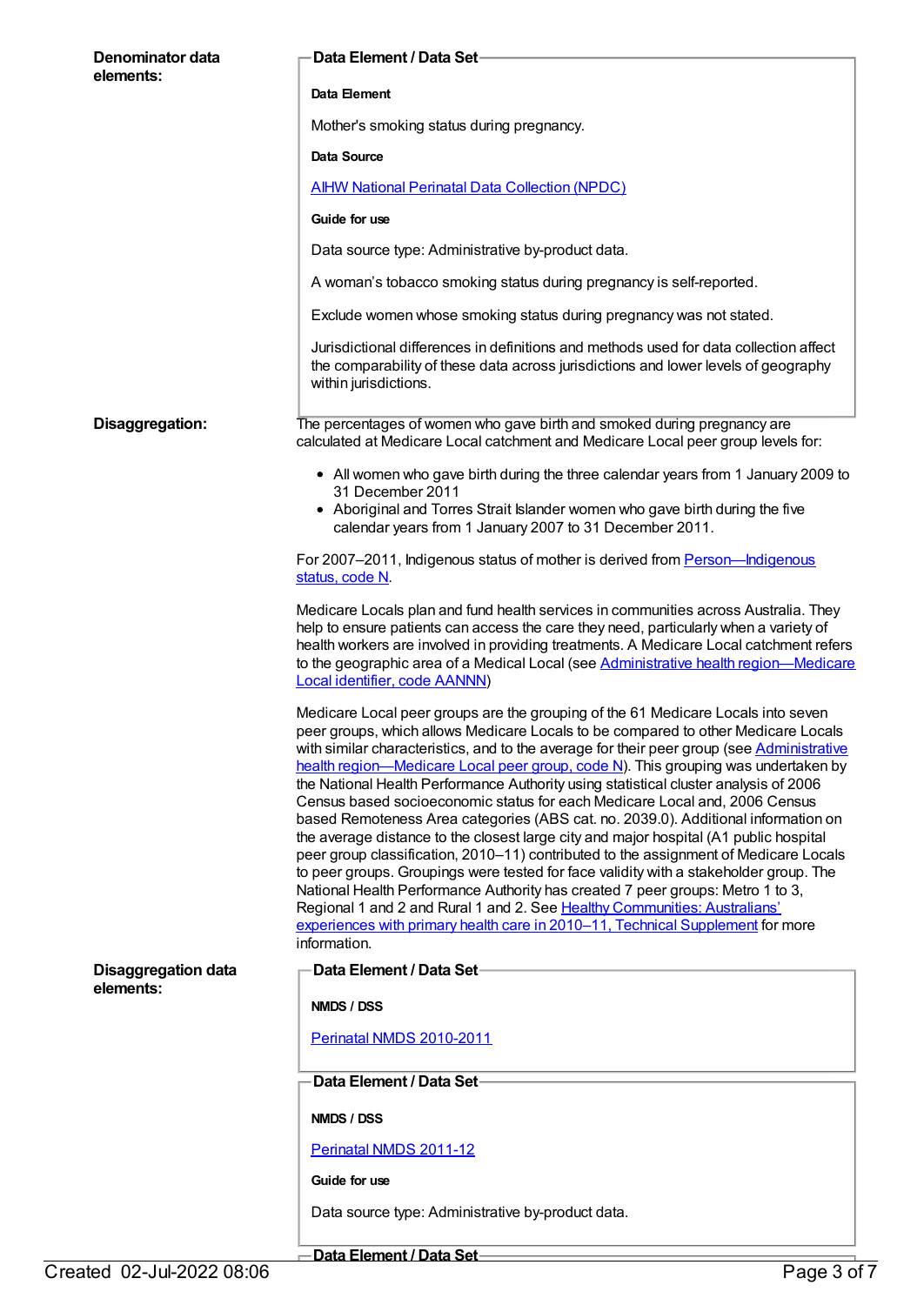[Person—Indigenous](https://meteor.aihw.gov.au/content/291036) status, code N

**Data Element / Data Set**

**Data Source**

AIHW National Perinatal Data [Collection](https://meteor.aihw.gov.au/content/392479) (NPDC)

**NMDS / DSS**

Perinatal NMDS [2008-2010](https://meteor.aihw.gov.au/content/362313)

#### **Data Element / Data Set**

[Person—area](https://meteor.aihw.gov.au/content/362291) of usual residence, geographical location code (ASGC 2007) **NNNNN** 

**Data Source**

AIHW National Perinatal Data [Collection](https://meteor.aihw.gov.au/content/392479) (NPDC)

**NMDS / DSS**

Perinatal NMDS [2008-2010](https://meteor.aihw.gov.au/content/362313)

**Guide for use**

Data source type: Administrative by-product data

Used for disaggregation of 2007, 2008 and 2009 data by Medicare Local catchment.

Data are attributed to the Medicare Local catchment in which the mother usually resided at the time of the birth, irrespective of where the birth occurred.

Women who could not be allocated to a Medicare Local catchment because their Statistical Local Area (SLA) of usual residence was not stated or was not valid are excluded.

#### **Data Element / Data Set**

[Person—area](https://meteor.aihw.gov.au/content/386783) of usual residence, geographical location code (ASGC 2009) **NNNNN** 

**Data Source**

AIHW National Perinatal Data [Collection](https://meteor.aihw.gov.au/content/392479) (NPDC)

**NMDS / DSS**

Perinatal NMDS [2010-2011](https://meteor.aihw.gov.au/content/363256)

#### **Guide for use**

Data source type: Administrative by-product data

Used for disaggregation of 2010 data by Medicare Local catchment.

Data are attributed to the Medicare Local catchment in which the mother usually resided at the time of the birth, irrespective of where the birth occurred.

Women who could not be allocated to a Medicare Local catchment because their Statistical Local Area (SLA) of usual residence was not stated or was not valid are excluded.

**Data Element / Data Set**

[Person—area](https://meteor.aihw.gov.au/content/426285) of usual residence, geographical location code (ASGC 2010) **NNNNN** 

**Data Source**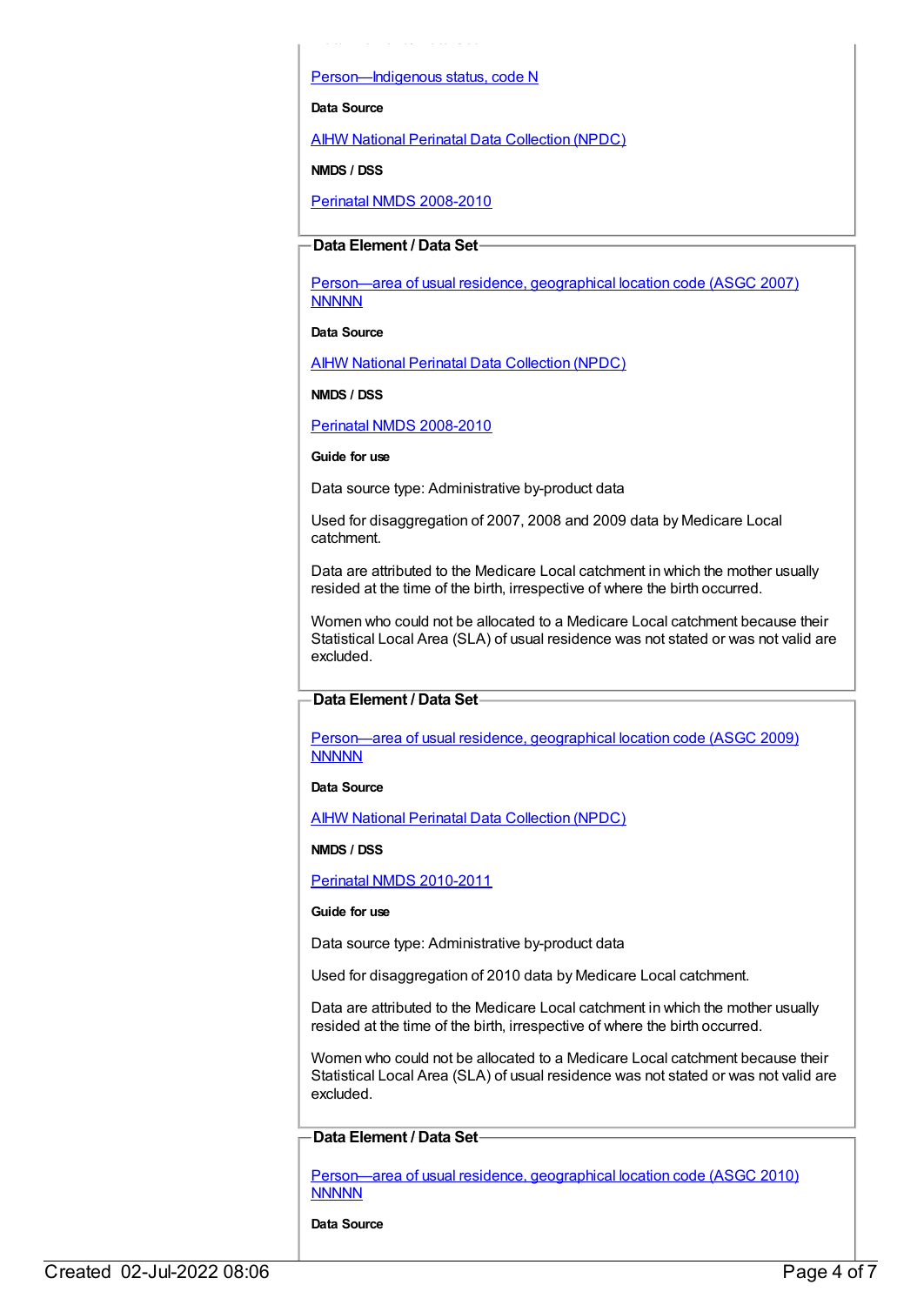### AIHW National Perinatal Data [Collection](https://meteor.aihw.gov.au/content/392479) (NPDC)

#### **NMDS / DSS**

[Perinatal](https://meteor.aihw.gov.au/content/426735) NMDS 2011-12

#### **Guide for use**

Data source type: Administrative by-product data

Used for disaggregation of 2011 data by Medicare Local catchment.

Data are attributed to the Medicare Local catchment in which the mother usually resided at the time of the birth, irrespective of where the birth occurred.

Women who could not be allocated to a Medicare Local catchment because their Statistical Local Area (SLA) of usual residence was not stated or was not valid are excluded.

#### **Data Element / Data Set**

Administrative health [region—Medicare](https://meteor.aihw.gov.au/content/513288) Local identifier, code AANNN

#### **Guide for use**

Aggregated data on the percentage of women who gave birth and smoked during pregnancy are reported by Medicare Local catchment for:

- All women who gave birth during the three calendar years from 1 January 2009 to 31 December 2011
- Aboriginal and Torres Strait Islander women who gave birth during the five calendar years from 1 January 2007 to 31 December 2011.

#### **Data Element / Data Set**

Administrative health [region—Medicare](https://meteor.aihw.gov.au/content/550733) Local peer group, code N

#### **Guide for use**

Aggregated data on the percentage of women who gave birth and smoked during pregnancy are reported by Medicare Local peer group for:

- All women who gave birth during the three calendar years from 1 January 2009 to 31 December 2011
- Aboriginal and Torres Strait Islander women who gave birth during the five calendar years from 1 January 2007 to 31 December 2011.

**Comments:** The most recent data currently available from the AIHW National Perinatal Data Collection are for the 2011 calendar year.

> Information is included in the AIHW National Perinatal Data Collection for all live births and stillbirths of at least 400 grams birthweight or at least 20 weeks gestation in Australia, including births in hospitals, in birth centres and in the community. Indigenous status of babies is currently only available based on the Indigenous status of the mother.

## **Representational attributes**

| <b>Representation class:</b> | Percentage |
|------------------------------|------------|
| Data type:                   | Real       |
| Unit of measure:             | Person     |
| Format:                      | NN.N       |
|                              |            |

## **Indicator conceptual framework**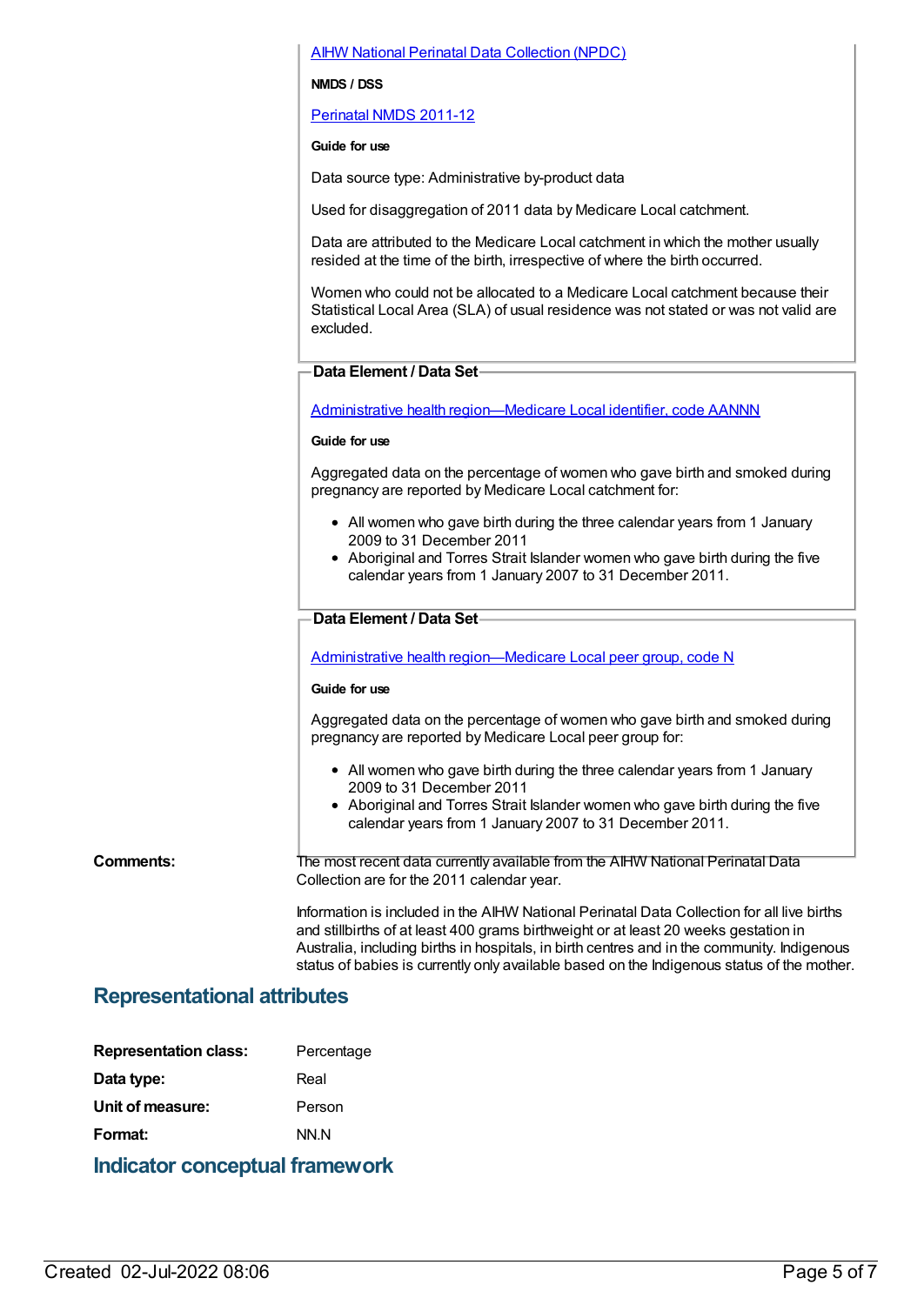**Framework and dimensions:**

#### [PAF-Effectiveness](https://meteor.aihw.gov.au/content/554925)

- [PAF-Appropriateness](https://meteor.aihw.gov.au/content/554929)
- [PAF-Effectiveness](https://meteor.aihw.gov.au/content/554928) of access
- **[PAF-Quality](https://meteor.aihw.gov.au/content/554930)** 
	- o [PAF-Capability](https://meteor.aihw.gov.au/content/554934)
	- o **[PAF-Continuity](https://meteor.aihw.gov.au/content/554935)**
	- o **[PAF-Responsiveness](https://meteor.aihw.gov.au/content/554933)**
	- o **[PAF-Safety](https://meteor.aihw.gov.au/content/554932)**
- [PAF-Sustainability](https://meteor.aihw.gov.au/content/554931)

## **Data source attributes**

| Data sources: | Data Source                                           |
|---------------|-------------------------------------------------------|
|               | <b>AIHW National Perinatal Data Collection (NPDC)</b> |
|               | Frequency                                             |
|               | Calendar years ending 31 December each year           |
|               | Data custodian                                        |
|               | Australian Institute of Health and Welfare            |

# **Accountability attributes**

| <b>Reporting requirements:</b>                                                      | National Health Performance Agreement-Performance and Accountability Framework |
|-------------------------------------------------------------------------------------|--------------------------------------------------------------------------------|
| <b>Organisation responsible</b><br>for providing data:                              | Australian Institute of Health and Welfare                                     |
| <b>Accountability:</b>                                                              | National Health Performance Authority                                          |
| <b>Further data development / Specification: Long-term.</b><br>collection required: |                                                                                |

# **Source and reference attributes**

| <b>Submitting organisation:</b> | National Health Performance Authority                                                                                                                                                                                                                          |  |
|---------------------------------|----------------------------------------------------------------------------------------------------------------------------------------------------------------------------------------------------------------------------------------------------------------|--|
| Origin:                         | <b>Healthy Communities</b>                                                                                                                                                                                                                                     |  |
| <b>Reference documents:</b>     | National Health Performance Authority-Performance and Accountability Framework                                                                                                                                                                                 |  |
|                                 | Healthy Communities: Child and maternal health in 2009–2012, Technical Supplement.<br>Available from:<br>http://www.myhealthycommunities.gov.au/Content/publications/downloads/<br>NHPA HC Report Child and maternal health Technical Supplement July 2014.pdf |  |

# **Relational attributes**